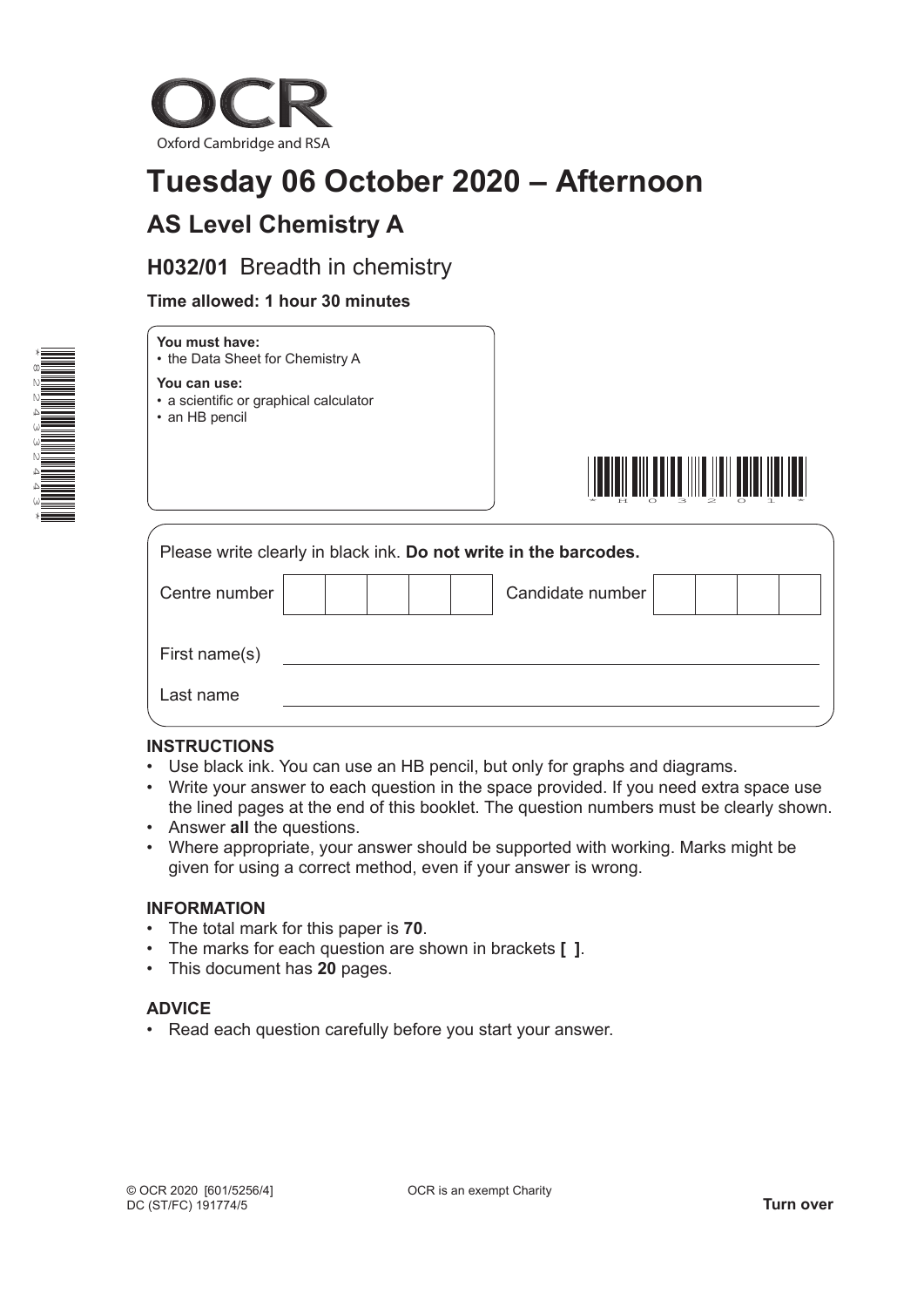### **2 SECTION A**

#### **You should spend a maximum of 25 minutes on this section.**

Answer **all** the questions.

#### **Write your answer to each question in the box provided.**

- **1** Which substance contains polar molecules?
	- $A$  C<sub>2</sub>H<sub>4</sub>  $B$  CO<sub>2</sub>  $C$  NC $l_3$  $D$  SF<sub>6</sub>
	- Your answer **[1] [1] [1]**

- **2** What is the formula of silver carbonate?
	- $\mathsf{A}$  AgCO<sub>3</sub>
	- **B**  $\text{Ag(CO}_3)_2$
	- $C$  Ag<sub>2</sub>CO<sub>3</sub>
	- $D$  Ag<sub>3</sub>CO<sub>3</sub>

- **3** Which statement explains why ice is less dense than water?
	- **A** Hydrogen bonds are stronger in ice than in water.
	- **B** Hydrogen bonds hold  $H_2O$  molecules apart in ice.
	- **C** Ice is a solid but water is a liquid.
	- **D** Ice contains hydrogen bonds, but water does not contain hydrogen bonds.

| Your answer<br>-------- |  | - - - |
|-------------------------|--|-------|
|-------------------------|--|-------|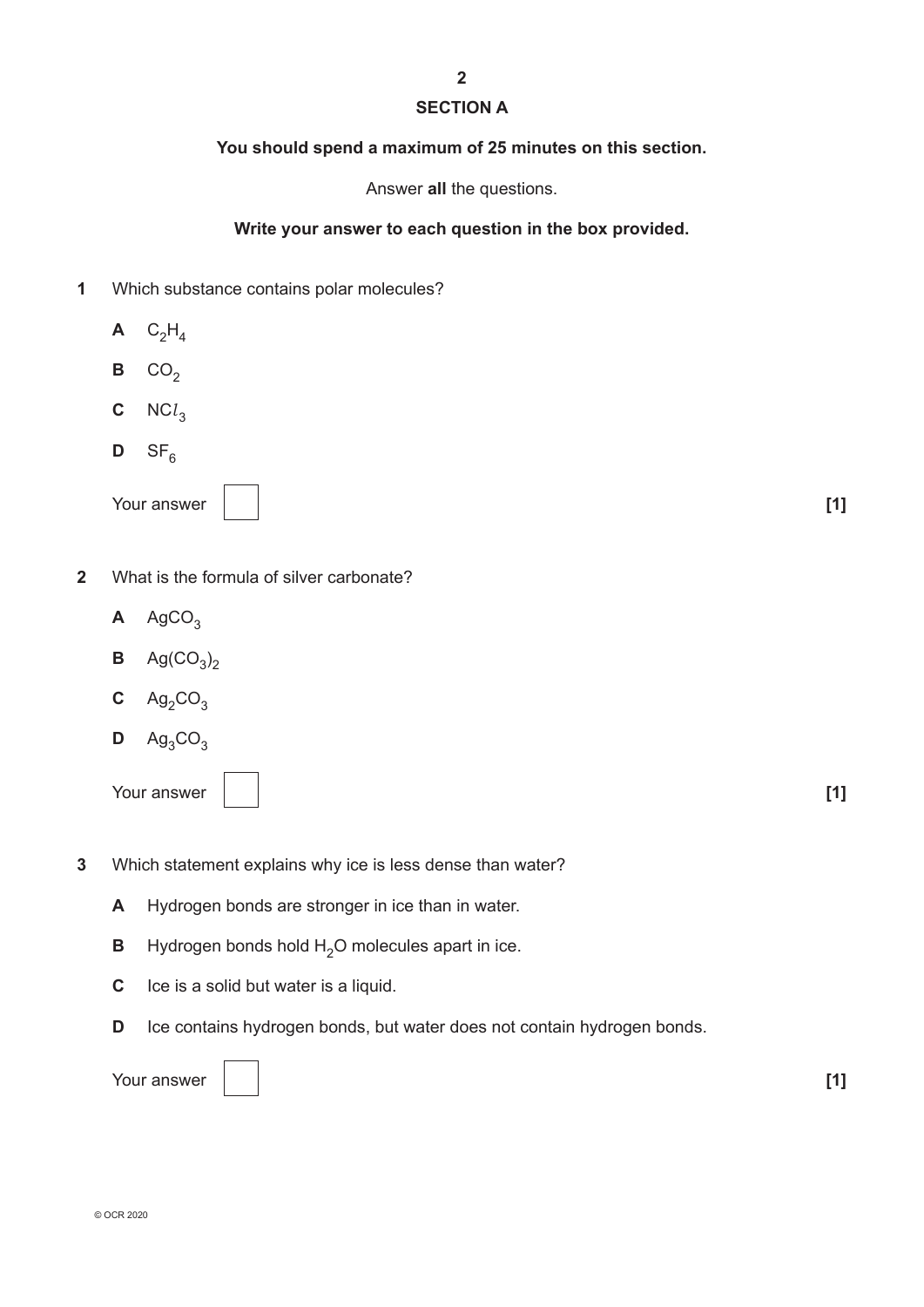- **4** Some Group 2 compounds can be used to neutralise acid soils and to treat acid indigestion. Which Group 2 compound would **not** be suitable for either use?
	- $A$  BaSO<sub> $<sub>A</sub>$ </sub></sub>
	- $B$  CaCO<sub>3</sub>
	- **C**  $Ca(OH)_2$
	- **D**  $Mg(OH)_{2}$

Your answer **[1] [1] [1]** 

- **5** Which p-block element contains atoms with one unpaired electron?
	- **A** A*l* **B** Si **C** P
	- **D** S
	- Your answer **[1] [1]**
- **6** The equation for a redox reaction is shown below.

 $2HClO<sub>3</sub> + 2HCl → 2ClO<sub>2</sub> + Cl<sub>2</sub> + 2H<sub>2</sub>O$ 

Which statement is correct?

- **A** C*l* is both oxidised and reduced.
- **B** C*l* is oxidised and O is reduced.
- **C** O is both oxidised and reduced.
- **D** O is oxidised and C*l* is reduced.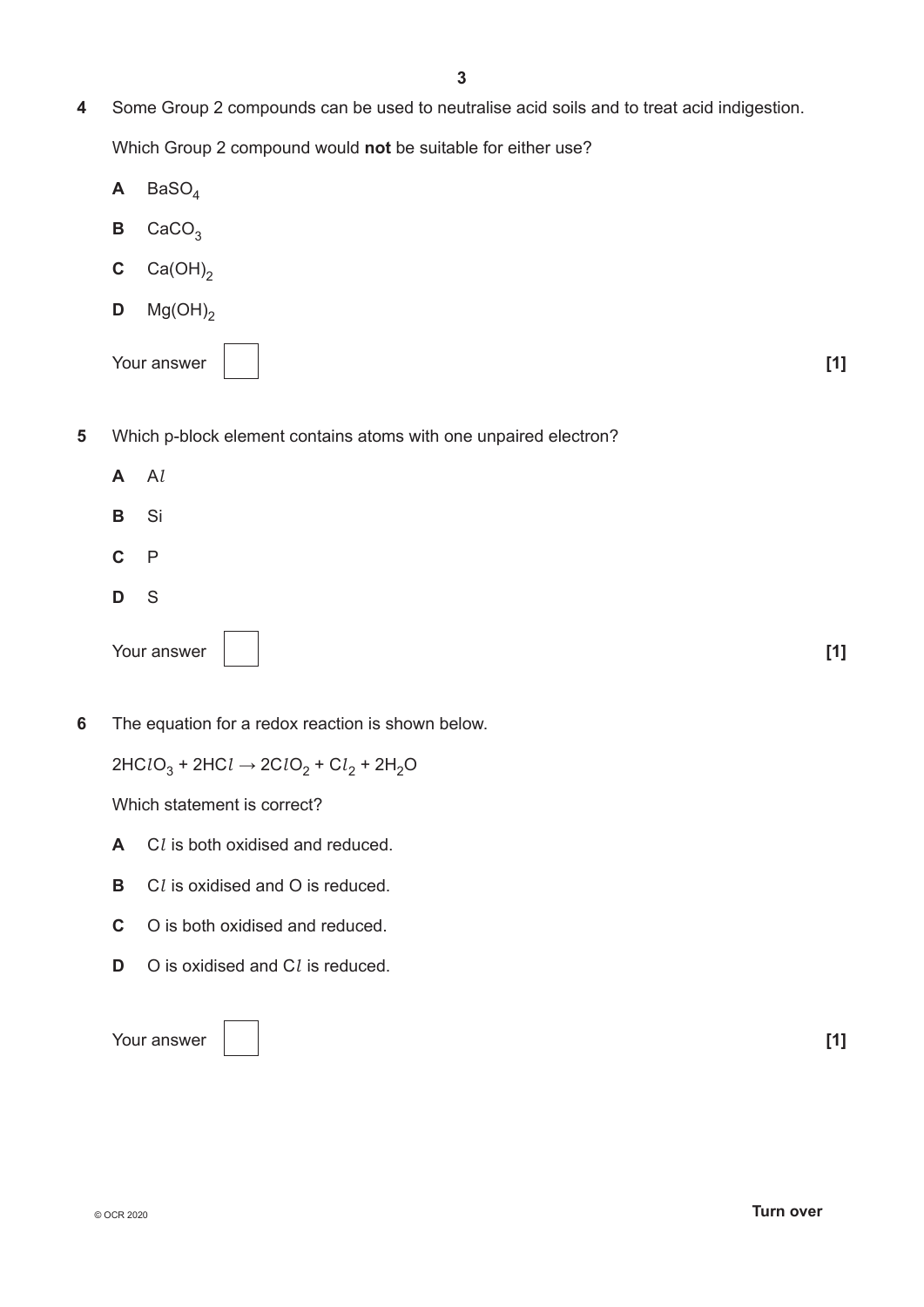**7** Potassium ferrate(VI) contains two potassium ions for every ferrate(VI) ion.

What is the formula of the ferrate(VI) ion?

- $\mathsf{A}$  FeO<sub>3</sub><sup>2−</sup> **B**  $\text{FeO}_4^2$ <sup>-</sup> **C**  $\text{FeO}_5^{2-}$ **D**  $\text{FeO}_6^{2-}$ Your answer **[1] [1] [1]**
- **8** The unbalanced equation for the reaction of copper with concentrated nitric acid is shown below.

What is the number of moles of  $HNO<sub>3</sub>$  that react with 1 mole of Cu?

|             | Your answer     | [1] |
|-------------|-----------------|-----|
| D           | $6\overline{6}$ |     |
| $C \quad 4$ |                 |     |
| <b>B</b> 3  |                 |     |
| $A \quad 2$ |                 |     |

**9** 2.0dm<sup>3</sup> of C $l_2$  gas reacts with 2.0dm<sup>3</sup> of C*l*F<sub>3</sub> gas to form 6.0dm<sup>3</sup> of a gaseous compound. The reaction has 100% atom economy and all volumes are measured at the same temperature and pressure.

What is the molecular formula of the compound formed?

- **A** C*l*F
- **B**  $Cl_2F_3$
- **C**  $Cl_3F_2$
- $D$  C<sub> $l_3$ F<sub>3</sub></sub>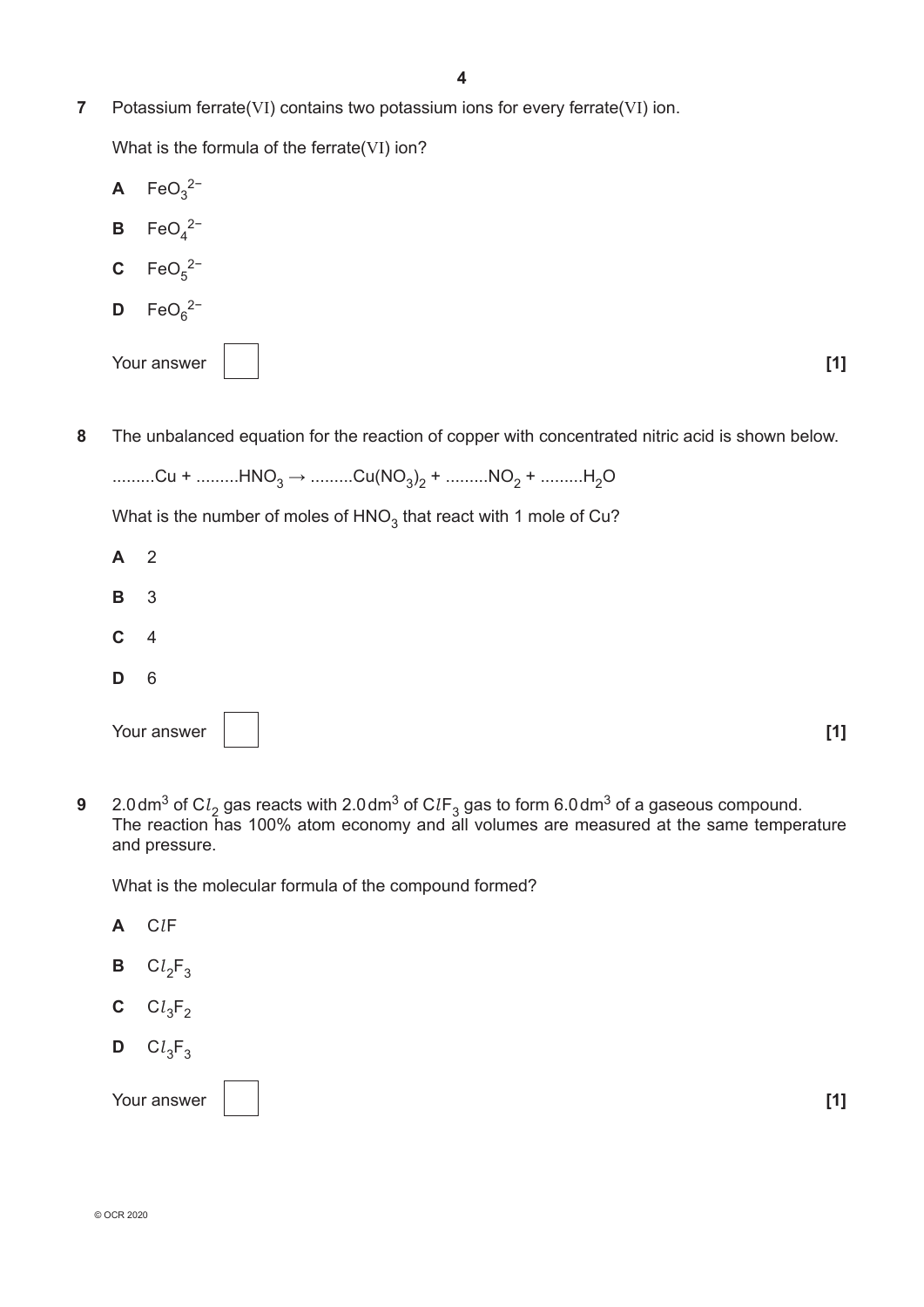- **10** Which sample contains the greatest number of molecules?
	- $A$  1g of methanol,  $CH<sub>3</sub>OH$
	- **B** 2g of nitrogen dioxide,  $NO<sub>2</sub>$
	- **C** 3g of phosphorus, P<sub>4</sub>
	- **D** 4g of iodine,  $I_2$

Your answer **1 1** 



**11** Hydrogen and oxygen react as shown below.

 $2H_2(g) + O_2(g) \rightarrow 2H_2O(g)$  $\Delta_r H$  = −486 kJ mol<sup>-1</sup>

Bond enthalpies are shown in the table.

| <b>Bond</b>                              | H-H  | ∩=∩  |
|------------------------------------------|------|------|
| Bond enthalpy<br>$/kJ$ mol <sup>-1</sup> | +436 | +498 |

What is the bond enthalpy, in kJmol<sup>-1</sup>, for the O-H bond?

- **A** +221
- **B** +355
- **C** +464
- **D** +928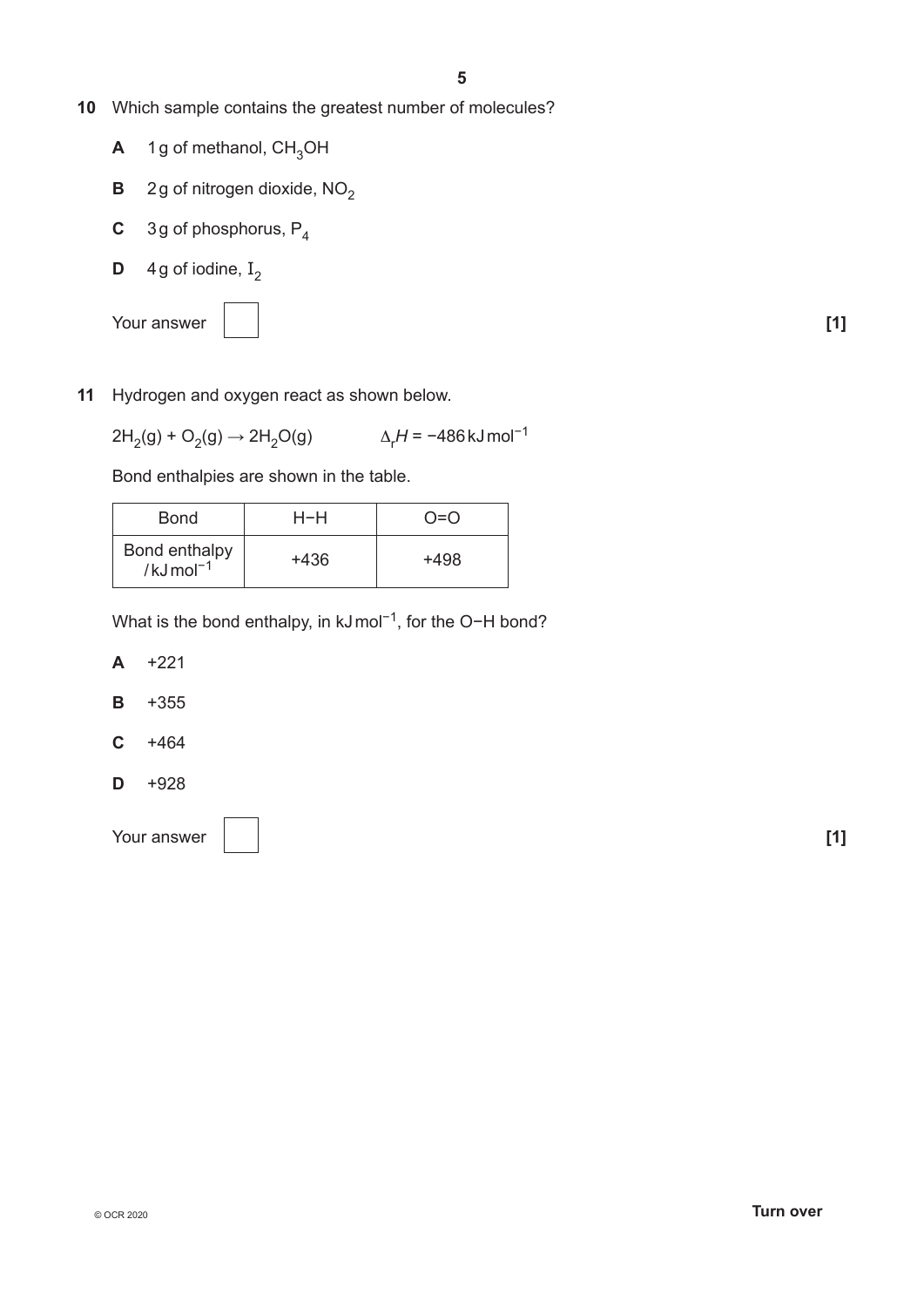**12** Hydrogen gas can be produced as shown below.

CH<sub>4</sub>(g) + H<sub>2</sub>O(g)  $\Longleftrightarrow$  CO(g) + 3H<sub>2</sub>(g)  $\Delta H = +206 \text{ kJ} \text{ mol}^{-1}$ 

Which conditions produce the greatest equilibrium yield of hydrogen?

- **A** Low temperature and high pressure
- **B** Low temperature and low pressure
- **C** High temperature and high pressure
- **D** High temperature and low pressure



**13** The reversible reaction below is in equilibrium.

 $2SO_2(g) + O_2(g) \rightleftharpoons 2SO_3(g)$ 

The equilibrium concentrations are shown in the table.

| Substance                               | SO <sub>2</sub> (g) | $O_2(g)$ | $SO_3(g)$ |
|-----------------------------------------|---------------------|----------|-----------|
| Equilibrium concentration<br>$/moldm-3$ | 4.00                | 2.40     | 1.44      |

What is the numerical value of  $K_c$ ?

- **A** 0.0375
- **B** 0.0540
- **C** 0.150
- **D** 18.5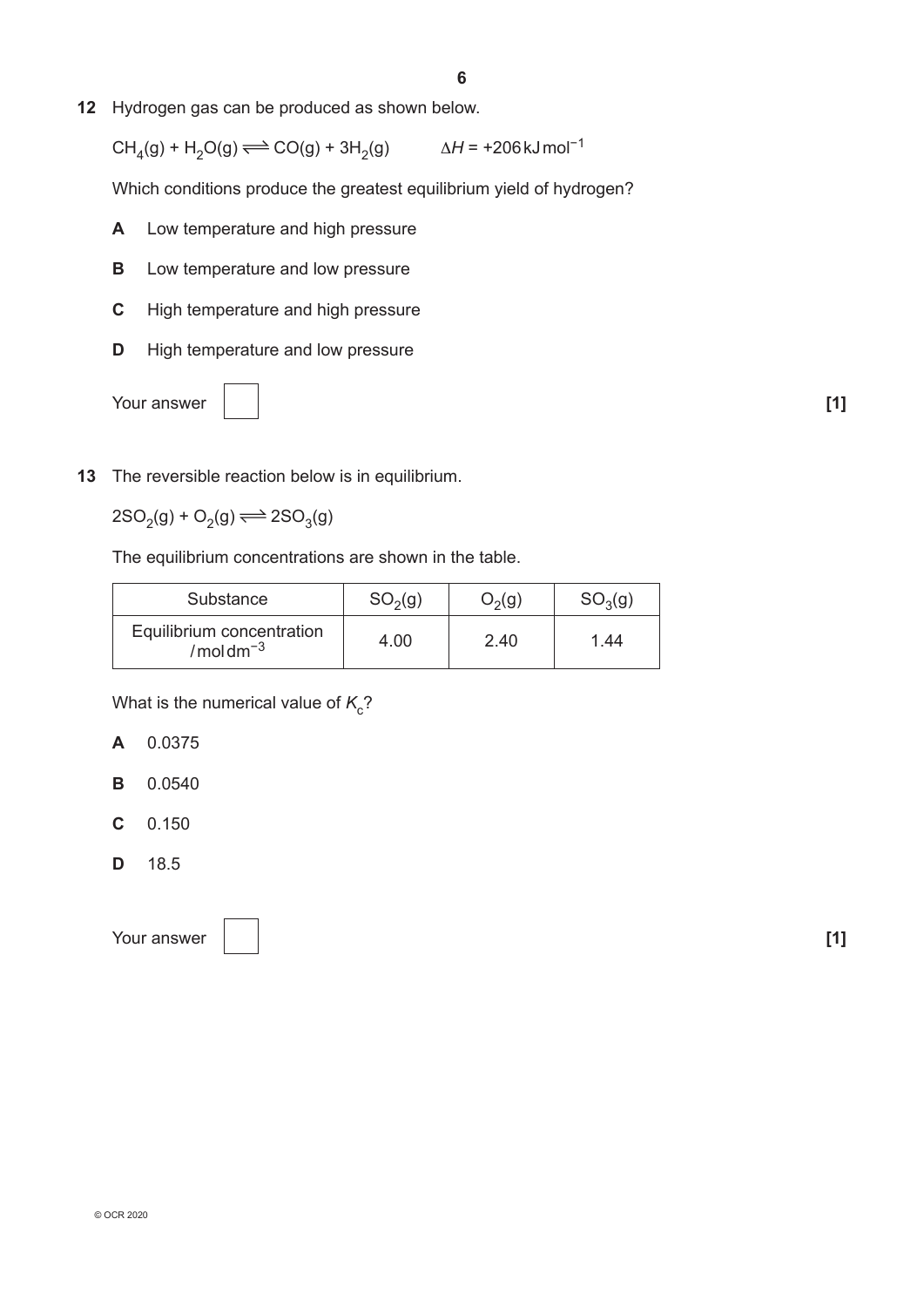**14** Which statement is correct for the two structures below?



- **A** They have the same empirical formula.
- **B** They have different relative molecular masses.
- **C** They are structural isomers.
- **D** They have different functional groups.



- **15** Which property explains the low reactivity of alkanes?
	- **A** Electron pair repulsion between σ-bonds
	- **B** Free rotation about σ-bonds
	- **C** High C–C bond enthalpy
	- **D** High polarity of the C–H bonds

Your answer **[1] [1] [1]** 

**16** What are the correct reagents for the conversion below?

 $CH<sub>3</sub>CH<sub>2</sub>CHOHCH<sub>3</sub> \rightarrow CH<sub>3</sub>CH<sub>2</sub>CHBrCH<sub>3</sub>$ 

- **A** Br<sub>2</sub> and  $H_2SO_4$
- **B** Br<sub>2</sub> and NaOH
- **C** NaBr and  $H_2SO_4$
- **D** NaBr and NaOH

Your answer **1 1**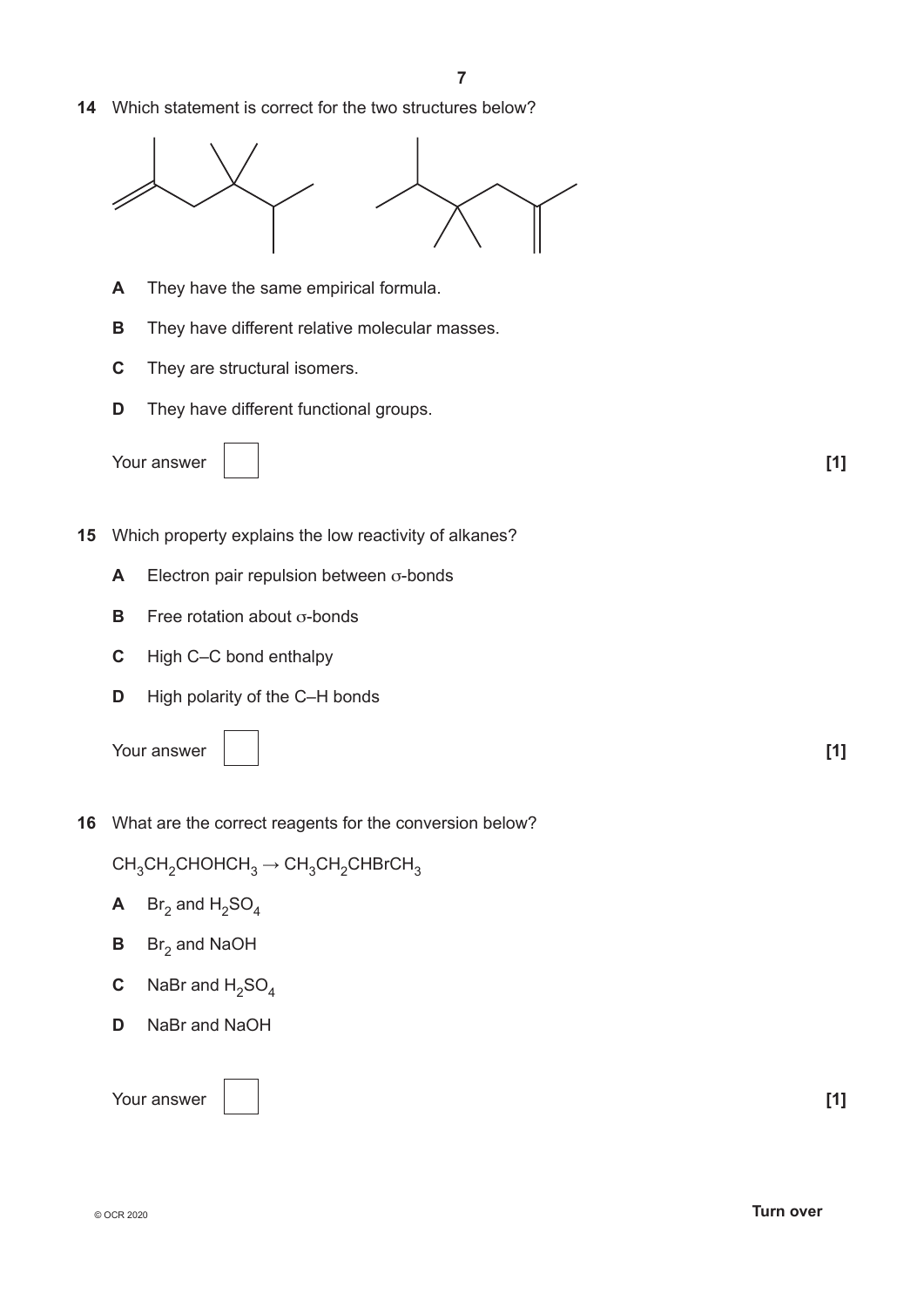- **17** Which compound could react with **both**
	- $K_2Cr_2O_7/H_2SO_4$  in an oxidation reaction **and**
	- an acid catalyst (e.g.  ${\sf H_2SO_4}$ ) in an elimination reaction?





CH<sub>3</sub>CH<sub>2</sub>CHBrCH<sub>3</sub> + NaOH → CH<sub>3</sub>CH<sub>2</sub>CHOHCH<sub>3</sub> + NaBr  

$$
M_r
$$
 = 136.9  $M_r$  = 74.0

The reaction produces  $4.81g$  of CH<sub>3</sub>CH<sub>2</sub>CHOHCH<sub>3</sub>.

What is the percentage yield of  $CH_3CH_2CHOHCH_3$ ?

- **A** 10.7%
- **B** 19.8%
- **C** 36.7%
- **D** 54.1%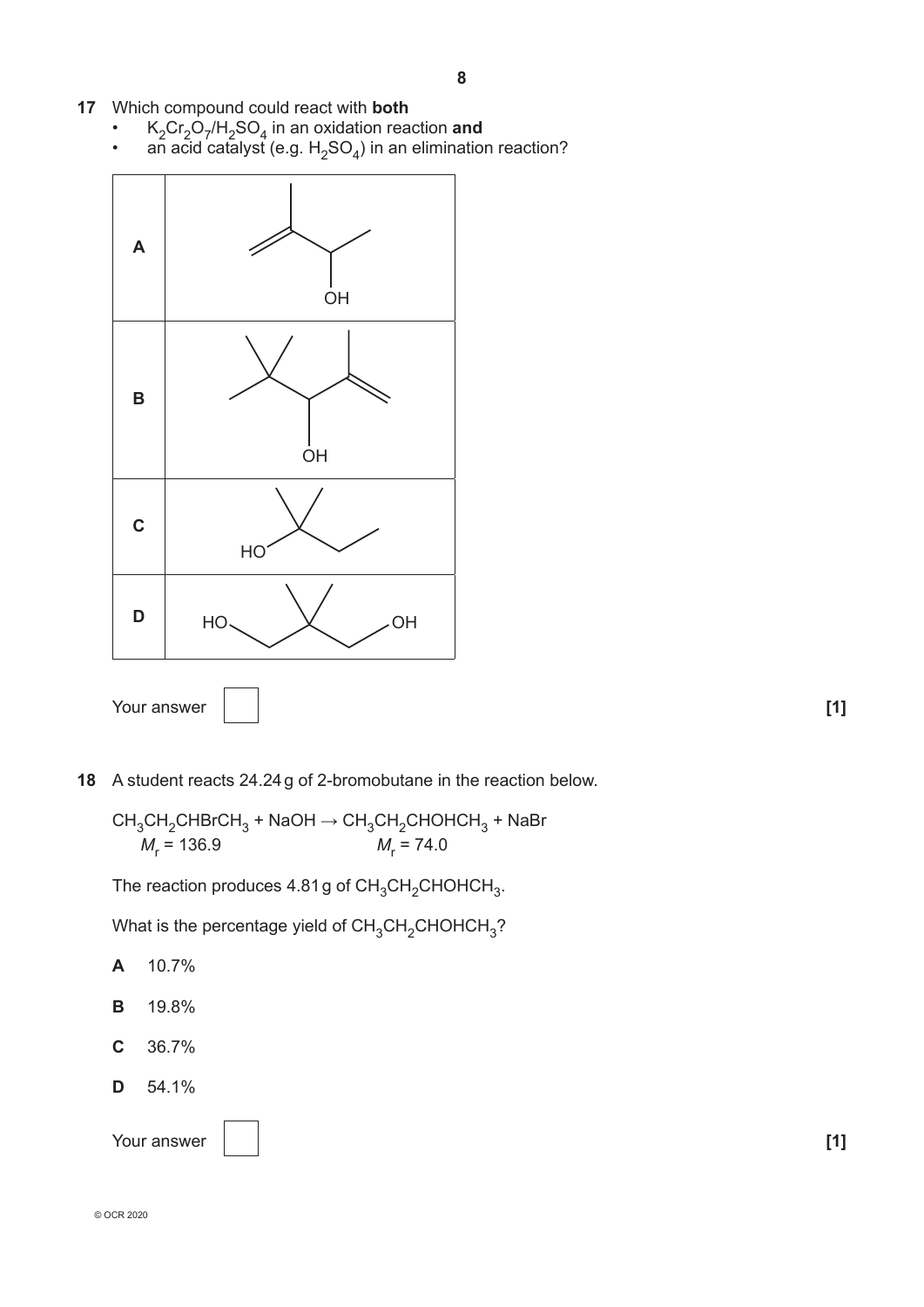**19** Which row describes a nucleophile?

| A  | electron pair donor    | attracted to high electron density |
|----|------------------------|------------------------------------|
| в  | electron pair donor    | attracted to low electron density  |
| C. | electron pair acceptor | attracted to high electron density |
|    | electron pair acceptor | attracted to low electron density  |

Your answer **1 1** 

**20** The mass spectrum of a carboxylic acid contains peaks at *m*/*z* = 29 and *m*/*z* = 102.

Which compound could have produced the spectrum?

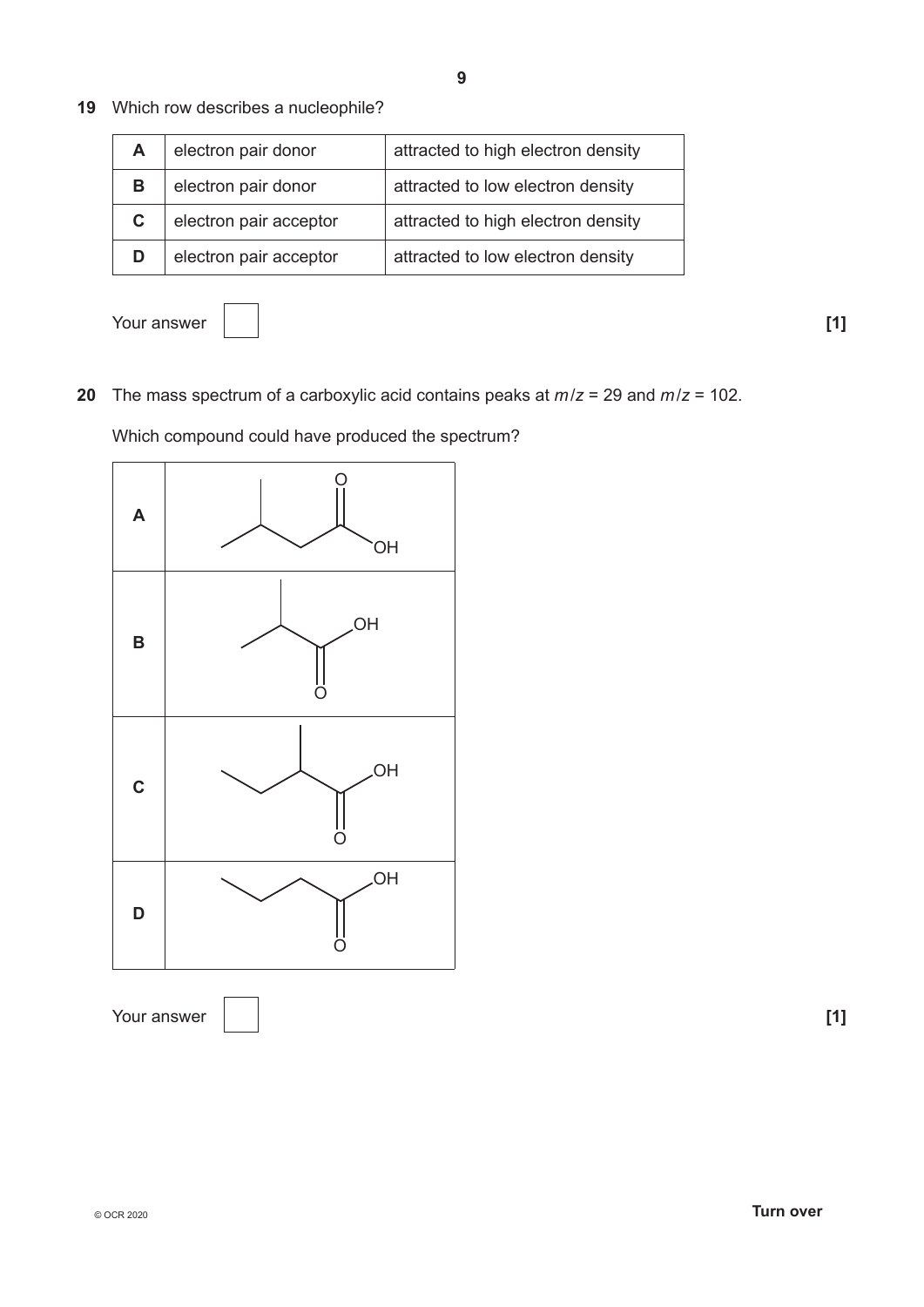#### **SECTION B**

#### Answer **all** the questions.

- **21** This question is about atoms, isotopes and mass spectrometry.
	- **(a)** Complete the table to show the number of electrons that can fill the first four shells.

| <b>Shell</b>               | 1st shell | 2nd shell | 3rd shell | 4th shell |
|----------------------------|-----------|-----------|-----------|-----------|
| <b>Number of electrons</b> |           |           |           |           |

**[1]**

**(b)** Most elements contain atoms of different isotopes.

State any differences and similarities between the atomic structures of isotopes of the same element.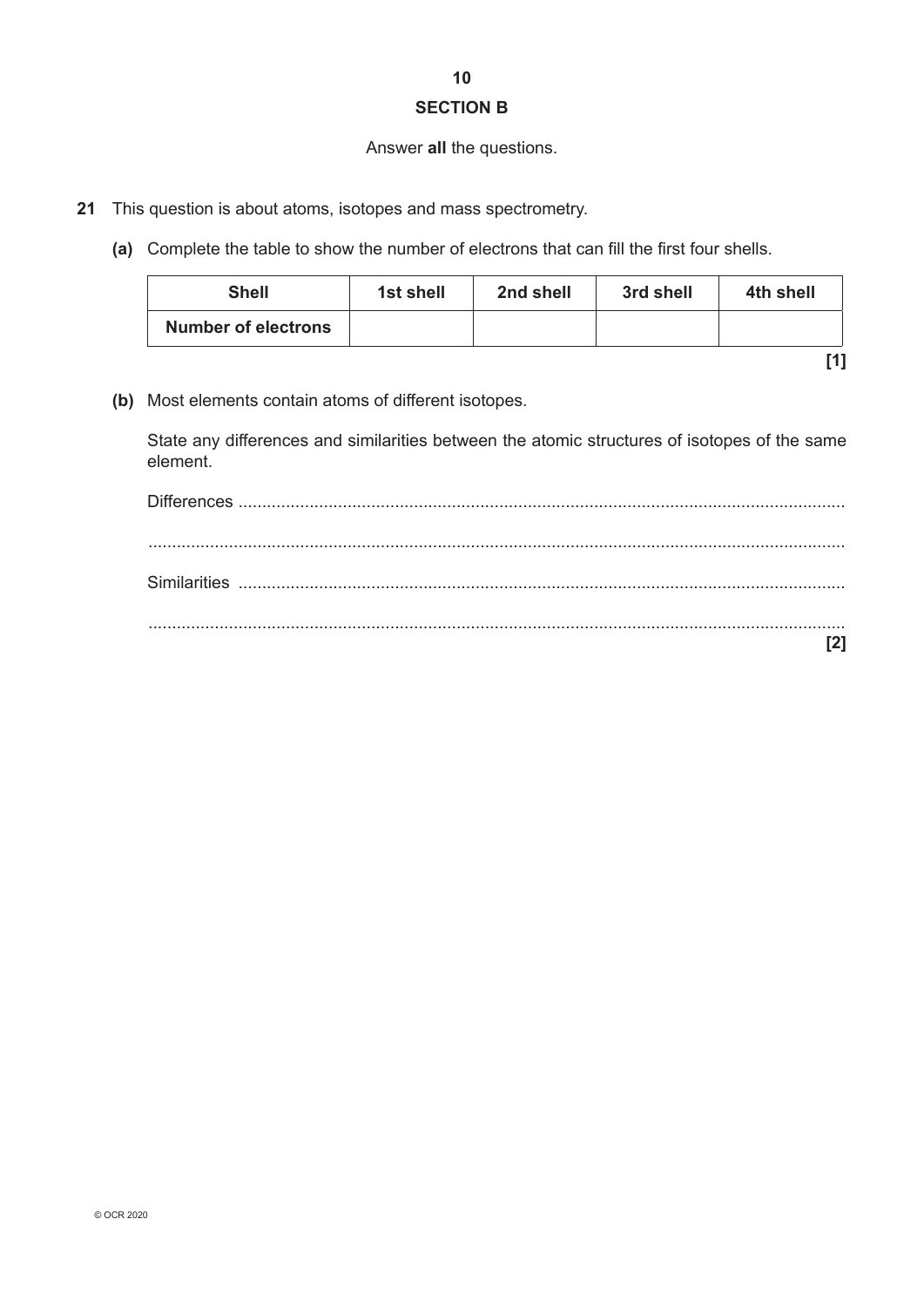**(c)** Mass spectrometry can be used to identify the isotopes of chlorine.

Part of the mass spectrum of chlorine is shown below.



 **(i)** Calculate the relative atomic mass of chlorine.

Give your answer to **2** decimal places.

relative atomic mass = .......................................................... **[2]**

(ii) The mass spectrum of chlorine,  $Cl<sub>2</sub>$ , also contains three molecular ion,  $M<sup>+</sup>$ , peaks. One of the M+ peaks has an *m*/*z* value of 72.

Suggest why an M+ peak at *m*/*z* = 72 is observed and predict the *m*/*z* values of the other two M<sup>+</sup> peaks.

Peak at *m*/*z* = 72 ............................................................................................................... ........................................................................................................................................... ........................................................................................................................................... *m*/*z* values of the other two M+ peaks ............................................................................... **[2]**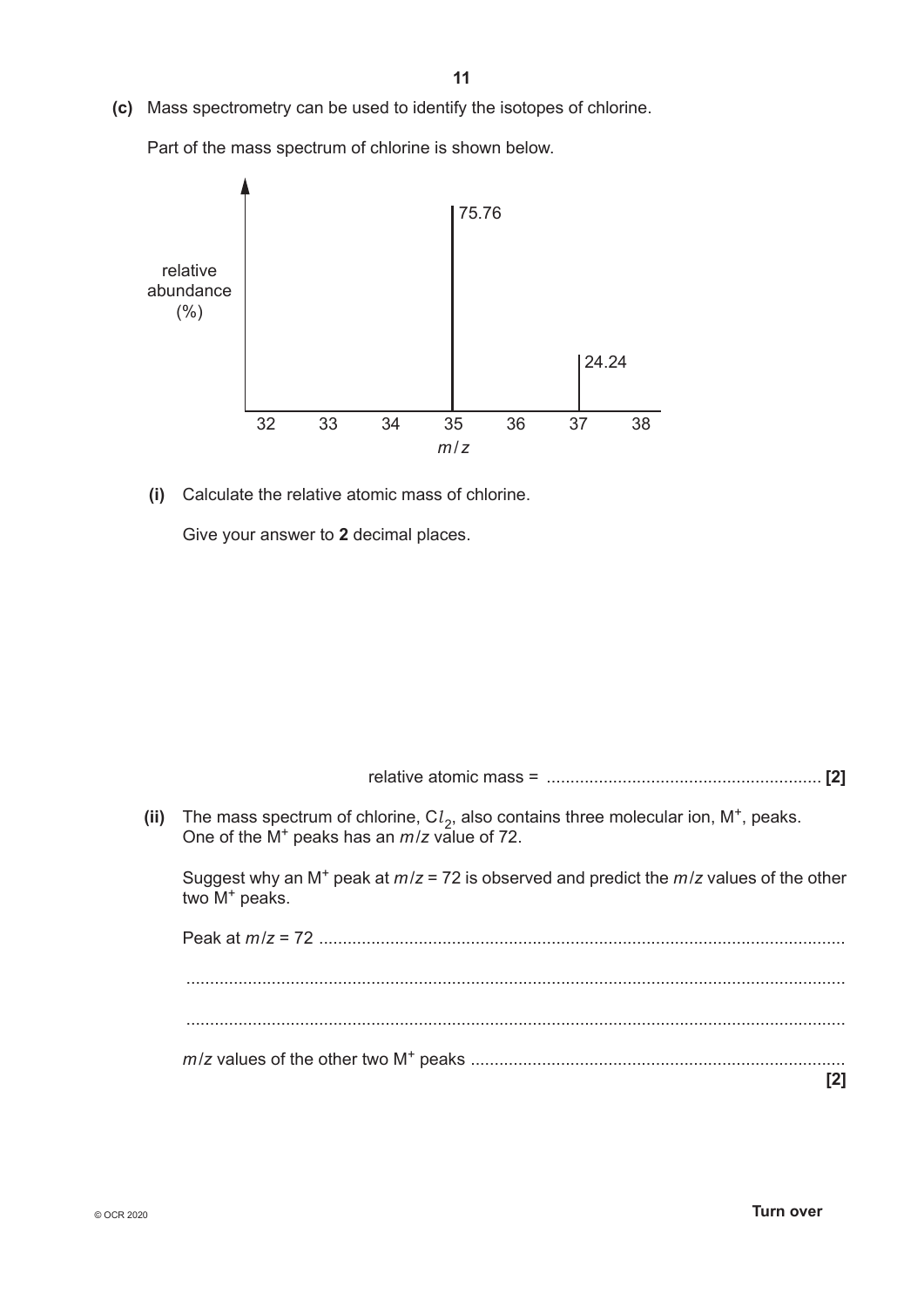- **22** This question is about compounds of bromine.
	- (a) Bromine reacts with phosphorus,  $P_A$ , to form phosphorus tribromide,  $PBr_3$ .
		- **(i)** Complete the electron configuration of a bromine atom.
			- 1s2 ................................................................................................................................ **[1]**
		- **(ii)** Write the equation for the reaction of phosphorus with bromine.
			- ...................................................................................................................................... **[1]**
	- **(b)** A compound of bromine is a solid at room temperature. The electrical conductivity of the compound at different physical states is shown in the table.

| <b>Physical state</b> | <b>Electrical conductivity</b> |
|-----------------------|--------------------------------|
| solid                 | poor                           |
| liquid                | good                           |

Name the type of lattice in the compound at room temperature and explain the different electrical conductivities.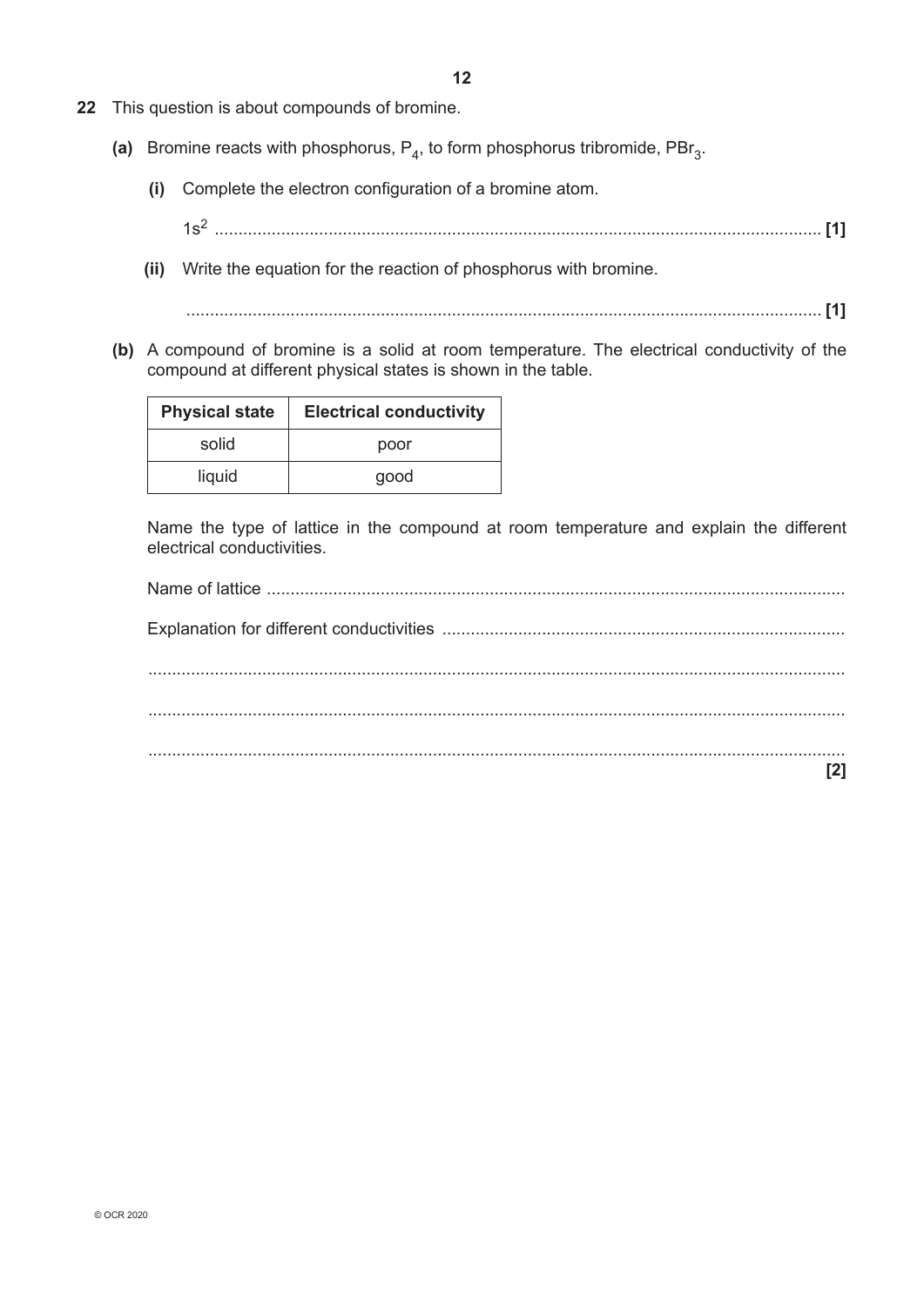**(c)** Bromine reacts with fluorine to form compound **A**.

Compound **A** is a liquid at room temperature and pressure but can easily be vaporised.

When vaporised, 0.428g of **A** produces 76.0cm<sup>3</sup> of gas at 1.00  $\times$  10<sup>5</sup>Pa and 100 °C.

Determine the molar mass and molecular formula of compound **A**.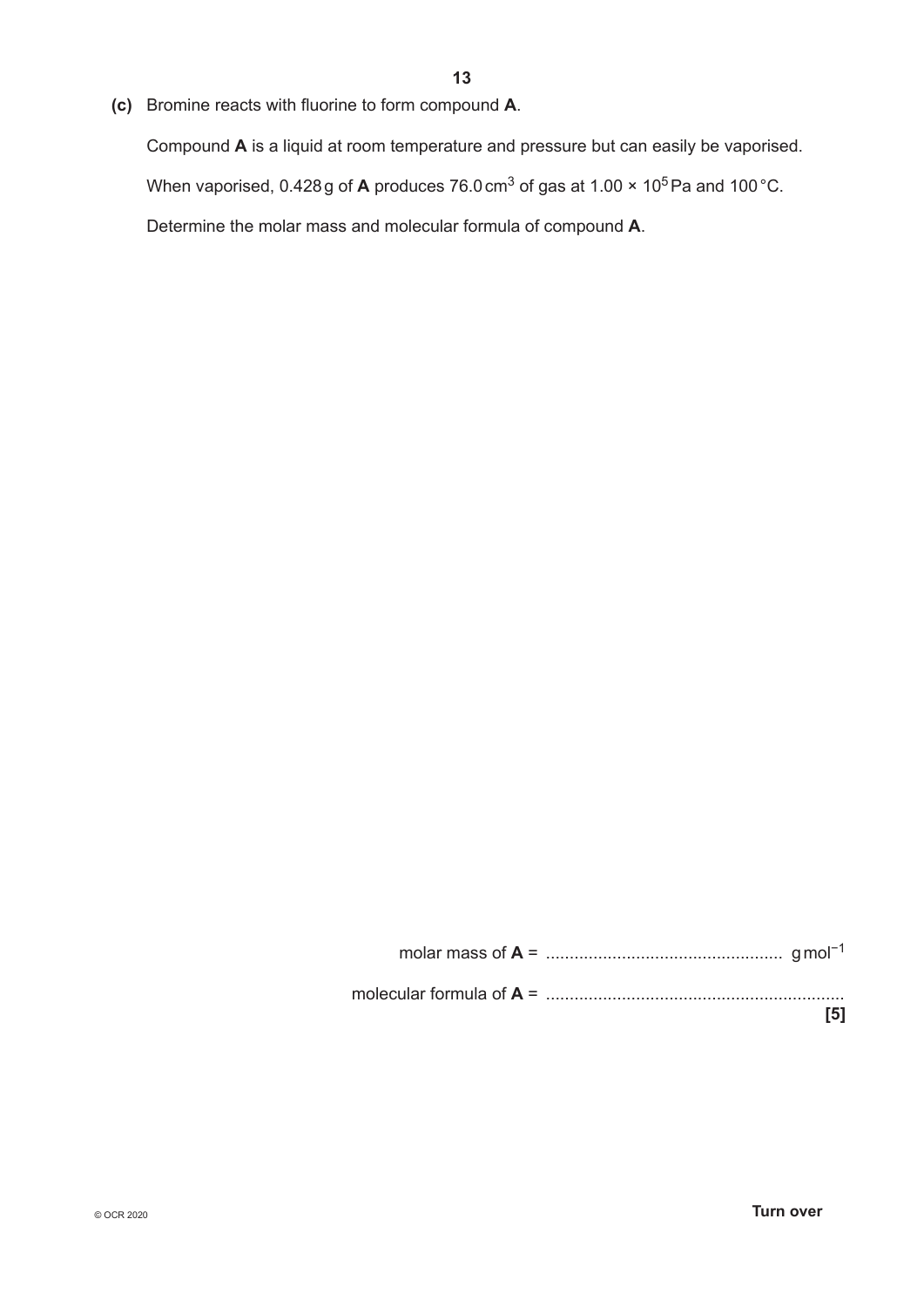- **23** This question is about barium hydroxide.
	- **(a)** Barium hydroxide is an alkali which releases hydroxide ions, OH−, in aqueous solution. A barium hydroxide solution contains  $3.89g$  of Ba(OH)<sub>2</sub> in 100 cm<sup>3</sup> at 20 °C. Calculate the concentration of hydroxide ions, OH−, in moldm−3, of this solution at 20°C. Give your answer to **3** significant figures.

concentration of OH− ions = .......................................... moldm−3 **[3]**

**(b)** A student carries out a titration to determine the concentration of an aqueous solution of  $Ba(OH)_{2}$ .

The student adds  $25.0 \text{ cm}^3$  of the Ba(OH)<sub>2</sub>(aq) solution to a conical flask. The student titrates this solution by adding 0.160 moldm<sup>−3</sup> HNO<sub>3</sub>(aq) from the burette.

The equation is shown below.

 $\mathsf{Ba(OH)}_2(\mathsf{aq}) + 2\mathsf{HNO}_3(\mathsf{aq}) \rightarrow \mathsf{Ba}(\mathsf{NO}_3)_2(\mathsf{aq}) + 2\mathsf{H}_2\mathsf{O}(l)$ 

The student repeats the titration until concordant titres are obtained.

The mean titre of 0.160 moldm<sup>-3</sup> HNO<sub>3</sub>(aq) is 26.75 cm<sup>3</sup>.

 **(i)** What is meant by concordant titres?

...................................................................................................................................... **[1]**

...........................................................................................................................................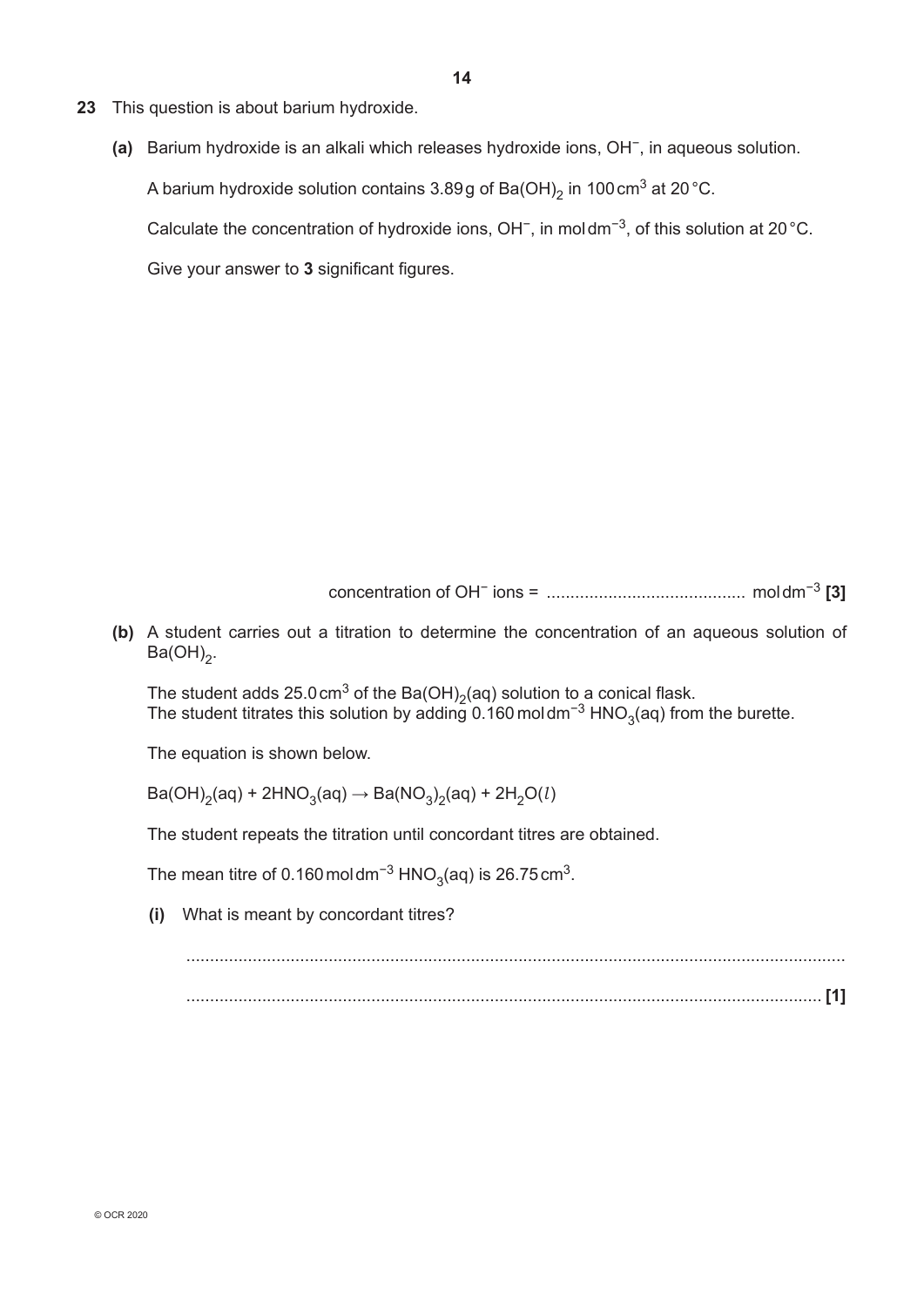(ii) Calculate the concentration, in moldm<sup>-3</sup>, of the Ba(OH)<sub>2</sub>(aq) solution.

(c) A student plans to prepare a solution of  $Ba(OH)_2$  from barium by two different reaction routes. Outline 2 reaction routes for preparing a solution of Ba(OH)<sub>2</sub> from barium in the laboratory. Include relevant equations.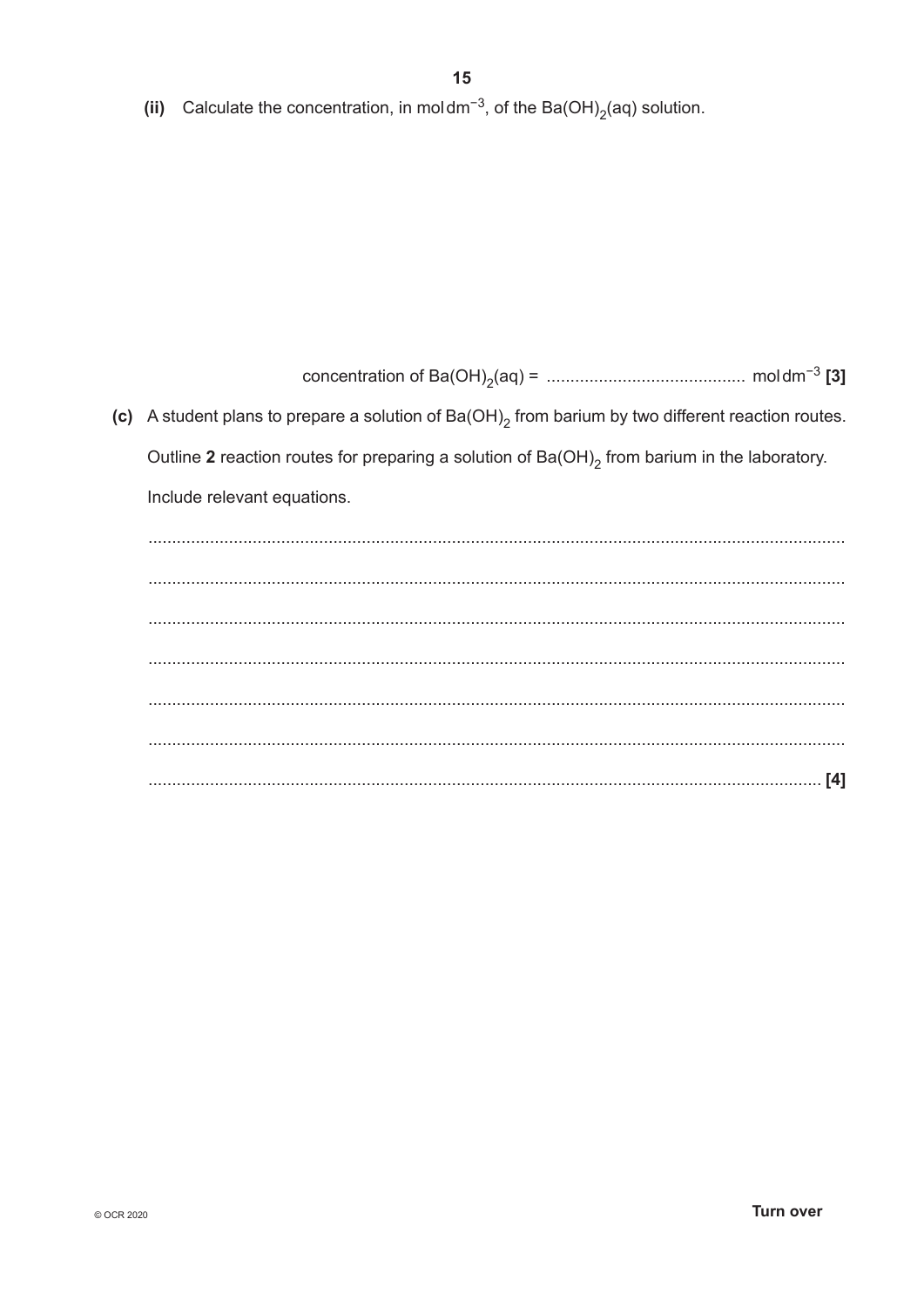- **24** This question is about making ammonia,  $NH_{3}$ .
	- **(a)** Ammonia is manufactured by reacting nitrogen with hydrogen:

 $N_2(g) + 3H_2(g) \rightarrow 2NH_3(g)$ 

Standard enthalpy changes of combustion,  $\Delta_c H^{\Theta}$ , are given in the table.

| <b>Substance</b>    | $\Delta_c H^{\Theta}/kJ$ mol <sup>-1</sup> |
|---------------------|--------------------------------------------|
| $N_2(g)$            | +180                                       |
| H <sub>2</sub> (g)  | $-286$                                     |
| NH <sub>3</sub> (g) | –293                                       |

Calculate the standard enthalpy change of formation,  $\Delta_f H^{\Theta}$ , for NH<sub>3</sub>(g).

∆<sub>f</sub>H<sup>ѳ</sup> for NH<sub>3</sub>(g) = …………………………………………… kJ mol<sup>−1</sup> [3]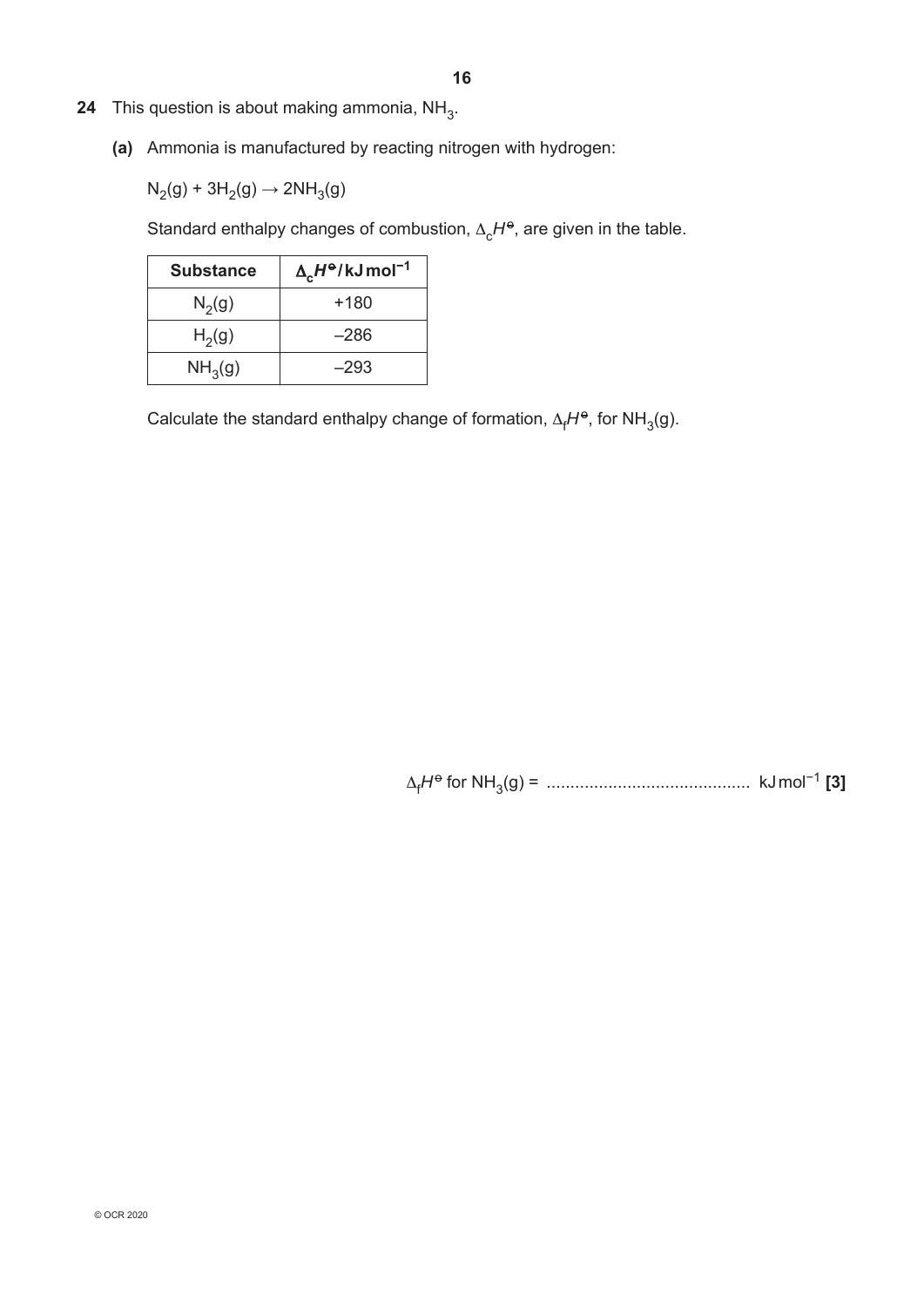(b) The industrial manufacture of NH<sub>3</sub> from N<sub>2</sub> and H<sub>2</sub> is carried out at an increased temperature and in the presence of a catalyst.

Explain, using Boltzmann distributions, why increasing the temperature and using a catalyst both increase the reaction rate.

| <b>Turn over</b> |
|------------------|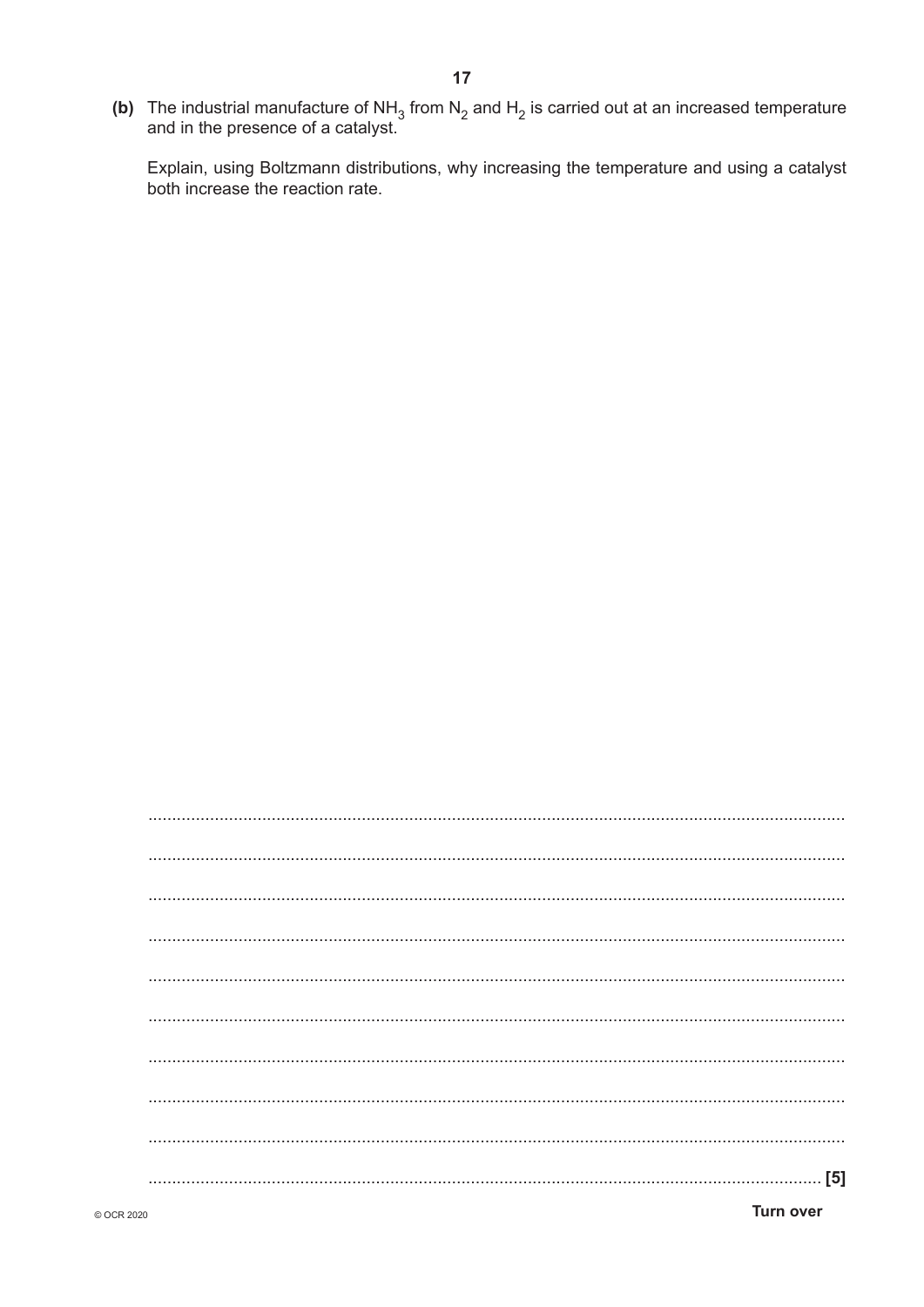- **25** This question is about unsaturated hydrocarbons.
	- **(a)** Two reactions of propene are shown below.

In the boxes, show the structures of the organic products of the reactions.



**(b)** Propene also reacts with bromine.

Outline the mechanism for the reaction of propene with bromine,  $Br<sub>2</sub>$ . The structure of propene has been provided.

Show curly arrows, relevant dipoles and product(s).

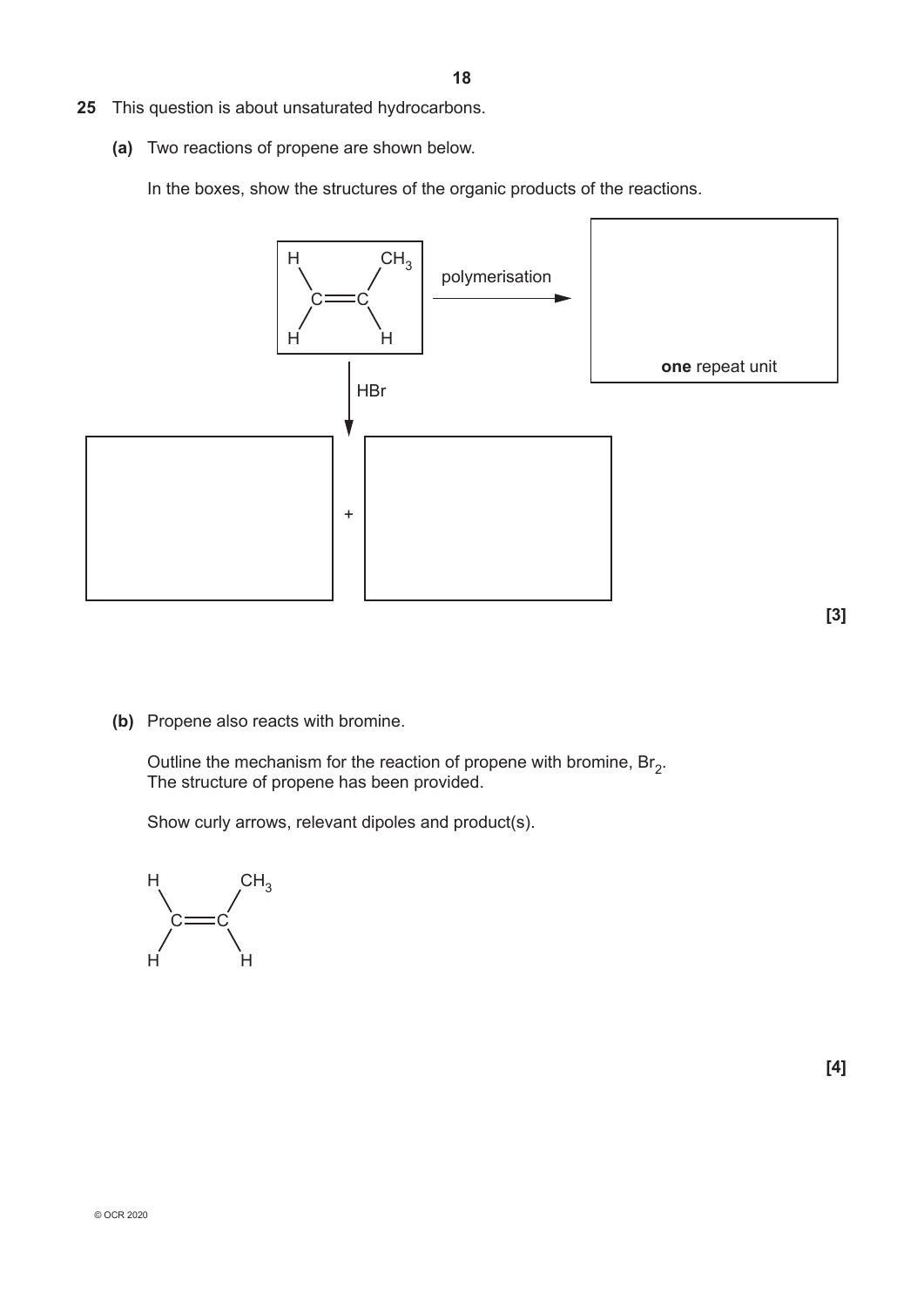**(c)** The 'alkynes' is a homologous series of hydrocarbons.

The table shows three alkynes.

| <b>Alkyne</b> | <b>Structural formula</b> | <b>Molecular formula</b> |
|---------------|---------------------------|--------------------------|
| ethyne        | $HC=CH$                   | $C_2H_2$                 |
| propyne       | $CH3C\equiv CH$           | $C_3H_A$                 |
| but-1-yne     | $CH3CH2C\equiv CH$        | $C_AH_{\rm R}$           |

 **(i)** Explain what is meant by the term: **homologous series**.

........................................................................................................................................... ........................................................................................................................................... ...................................................................................................................................... **[2] (ii)** Suggest the general formula of the alkynes. ...................................................................................................................................... **[1]**

 **(iii)** Propyne reacts with bromine to form a saturated compound.

Write an equation for the reaction, showing the structure of the organic product.

(iv) But-1-yne is a structural isomer of  $C_4H_6$ .

Draw the structures of 2 other structural isomers of  $C_4H_6$ .



**[2]**

**[2]**